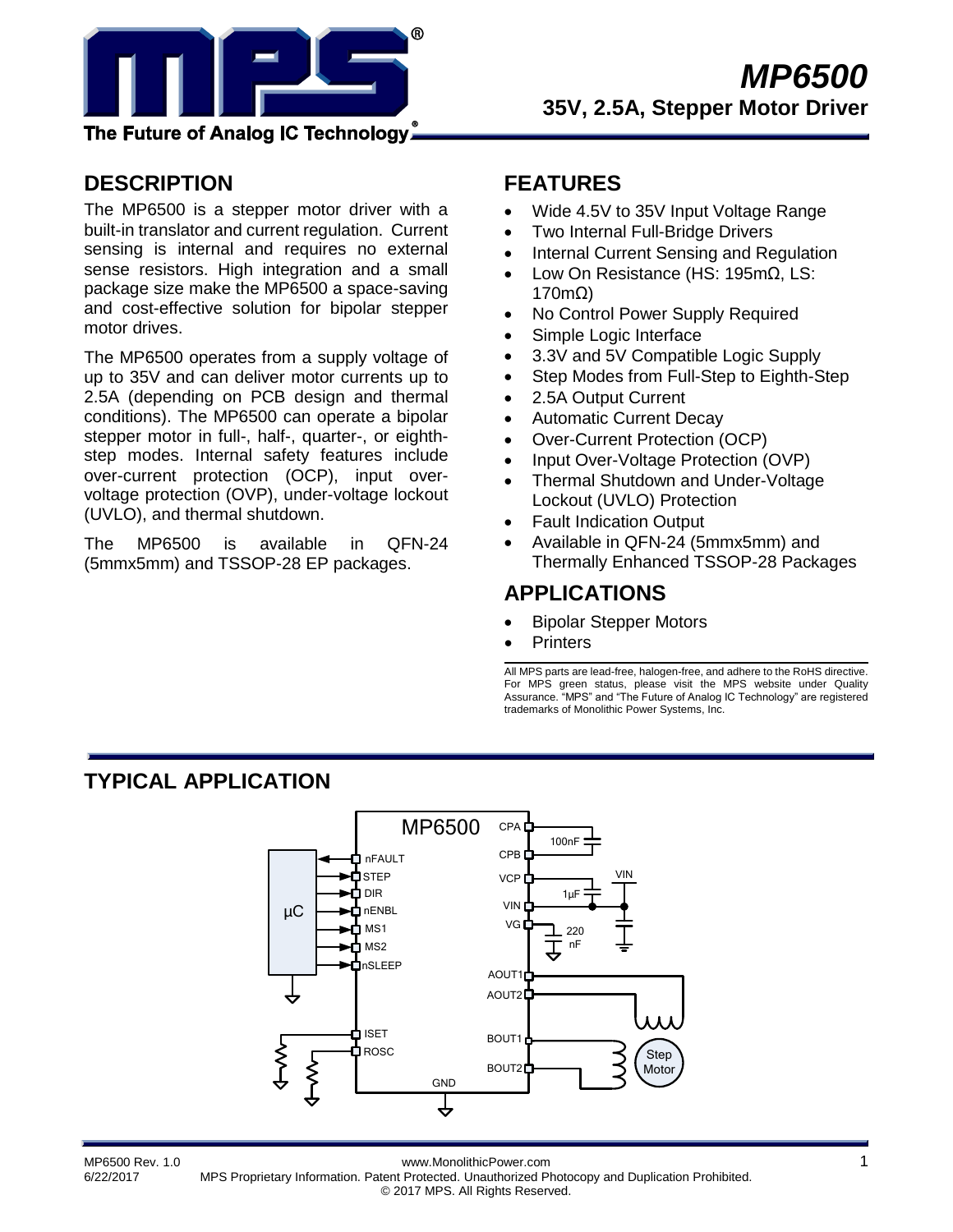

#### **ORDERING INFORMATION**

| <b>Part Number*</b> | Package          | <b>Top Marking</b> |
|---------------------|------------------|--------------------|
| MP6500GF*           | TSSOP-28 EP      | See Below          |
| MP6500GU**          | QFN-24 (5mmx5mm) | See Below          |

\* For Tape & Reel, add suffix –Z (e.g. MP6500GF–Z) \*\* For Tape & Reel, add suffix –Z (e.g. MP6500GU–Z)

#### **TOP MARKING**

#### **MPSYYWW**

MP6500

**TTTTTTTTT** 

MPS: MPS prefix YY: Year code WW: Week code MP6500: Part number LLLLLLLLL: Lot number

## **TOP MARKING** MPSYYWW MP6500 LLLLLLL

MPS: MPS prefix YY: Year code WW: Week code MP6500: Part number LLLLLLL: Lot number



## **PACKAGE REFERENCE**

MP6500 Rev. 1.0 www.MonolithicPower.com 2

6/22/2017 MPS Proprietary Information. Patent Protected. Unauthorized Photocopy and Duplication Prohibited. © 2017 MPS. All Rights Reserved.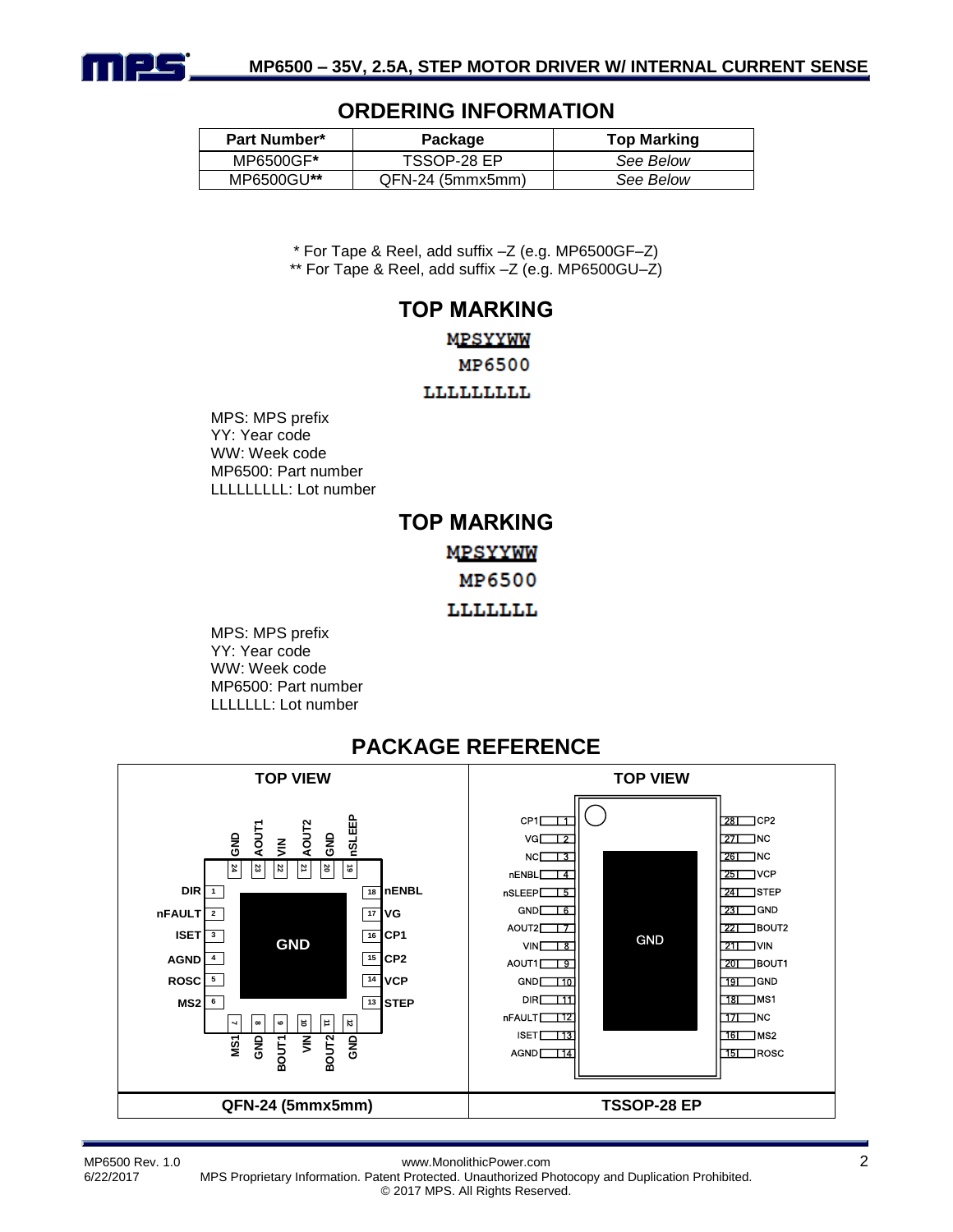

## **ABSOLUTE MAXIMUM RATINGS (1)**

| xOUTx voltage (VA/BOUT1/2) - 0.7V to 40V<br>VCP, CPB VIN to VIN + 6.5V                                   |
|----------------------------------------------------------------------------------------------------------|
| Continuous power dissipation $(T_A = +25^{\circ}C)^{(2)}$                                                |
|                                                                                                          |
| Storage temperature -55°C to +150°C<br>Junction temperature  +150°C<br>Lead temperature (solder)  +260°C |
|                                                                                                          |

#### *Recommended Operating Conditions* **(3)**

| Output current (I <sub>A,BOUT</sub> ) ±2.5A    |  |
|------------------------------------------------|--|
| Operating junction temp. (TJ). -40°C to +125°C |  |

| <b>Thermal Resistance</b> $^{(4)}$ $\theta_{JA}$ $\theta_{JC}$ |  |  |
|----------------------------------------------------------------|--|--|
| QFN-25 (5mmx5mm)  36 8  °C/W                                   |  |  |
| TSSOP-28 EP 32 6 °C/W                                          |  |  |

#### **NOTES:**

- 1) Exceeding these ratings may damage the device.
- 2) The maximum allowable power dissipation is a function of the maximum junction temperature  $T_J$  (MAX), the junction-toambient thermal resistance  $\theta_{JA}$ , and the ambient temperature  $T_A$ . The maximum allowable continuous power dissipation at any ambient temperature is calculated by  $P_D$  (MAX) = (T<sub>J</sub>  $(MAX)-T_A)/\theta_{JA}$ . Exceeding the maximum allowable power dissipation produces an excessive die temperature, causing the regulator to go into thermal shutdown. Internal thermal shutdown circuitry protects the device from permanent damage.
- 3) The device is not guaranteed to function outside of its operating conditions.
- 4) Measured on JESD51-7, 4-layer PCB.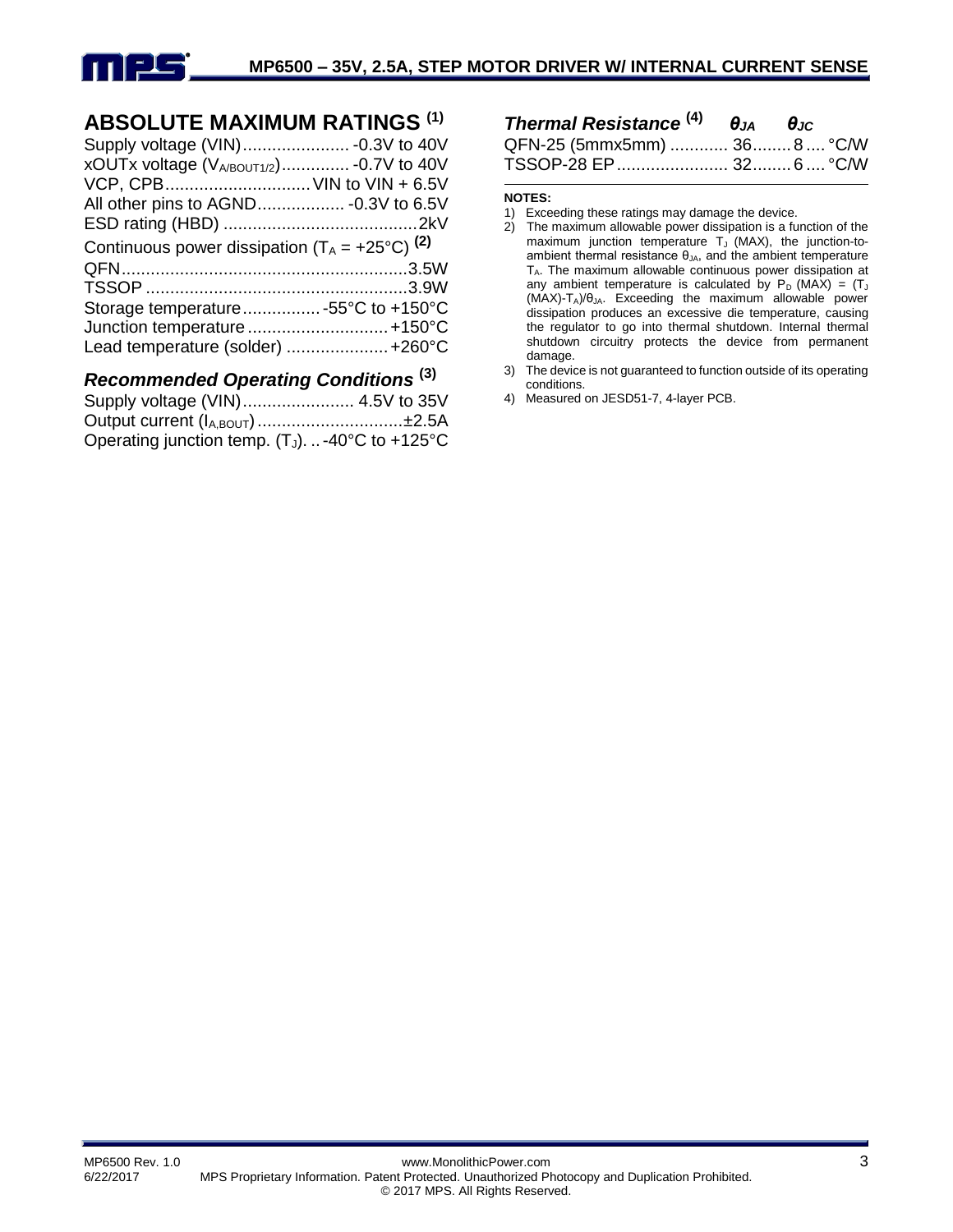

## **ELECTRICAL CHARACTERISTICS**

**VIN = 24V, T<sup>A</sup> = +25°C, unless otherwise noted.**

| <b>Parameter</b>                         | Symbol                    | <b>Condition</b>                                        | Min   | <b>Typ</b>     | <b>Max</b> | <b>Units</b>      |
|------------------------------------------|---------------------------|---------------------------------------------------------|-------|----------------|------------|-------------------|
| <b>Power Supply</b>                      |                           |                                                         |       |                |            |                   |
| Input supply voltage                     | <b>V<sub>IN</sub></b>     |                                                         | 4.5   | 24             | 35         | V                 |
| Quiescent current                        | $I_{\mathsf{Q}}$          | $VIN = 24V$ , nENBL = 0,<br>$nSLEEP = 1$ , with no load |       | 1.5            | 5          | mA                |
|                                          | $I_{\text{SLEEP}}$        | $VIN = 24V$ , $nSLEEP = 0$                              |       |                | 1          | μA                |
| <b>Internal MOSFETs</b>                  |                           |                                                         |       |                |            |                   |
|                                          |                           | $VIN = 24V$ , $I_{OUT} = 1A$ ,<br>$T_J = 25$ °C         |       | 0.195          | 0.22       | Ω                 |
|                                          | $R_{HS}$                  | $VIN = 24V$ , $I_{OUT} = 1A$ ,<br>$T_J = 85^{\circ}C$   |       | 0.25           |            | Ω                 |
| Output on resistance                     |                           | $VIN = 24V$ , $I_{OUT} = 1A$ ,<br>$T_J = 25$ °C         |       | 0.17           | 0.21       | Ω                 |
|                                          | $R_{LS}$                  | $VIN = 24V$ , $I_{OUT} = 1A$ ,<br>$T_J = 85$ °C         |       | 0.25           |            | Ω                 |
| Body diode forward voltage               | $V_F$                     | $I_{\text{OUT}} = 1.5A$                                 |       |                | 1.1        | $\vee$            |
| <b>Control Logic</b>                     |                           |                                                         |       |                |            |                   |
| Input logic low threshold                | $V_{\mathsf{IL}}$         |                                                         |       |                | 0.8        | V                 |
| Input logic high threshold               | V <sub>IH</sub>           |                                                         | 2.1   |                |            | $\overline{\vee}$ |
|                                          | $I_{IN(H)}$               | $V_{IH} = 5V$                                           |       |                | 20         | μA                |
| Logic input current                      | $I_{IN(L)}$               | $V_{IL} = 0.8V$                                         |       |                | 5          | μA                |
| Internal pull-down resistance            | $R_{PD}$                  |                                                         |       | 500            |            | kΩ                |
| Home nFAULT Outputs (Open-Drain Outputs) |                           |                                                         |       |                |            |                   |
| Output low voltage                       | VOL                       | $IO = 5mA$                                              |       |                | 0.5        | V                 |
| Output high leakage current              | Іон                       | $V_0 = 3.3V$                                            |       |                | 1          | μA                |
| <b>Protection Circuit</b>                |                           |                                                         |       |                |            |                   |
| UVLO rising threshold                    | $V_{IN\_RISE}$            |                                                         |       | 3.4            | 4.5        | $\vee$            |
| Input OVP threshold                      | Vovp                      |                                                         | 36    | 37.5           | 38.5       | $\overline{\vee}$ |
| Input OVP hysteresis                     | $\Delta V$ OVP            |                                                         |       | 1900           |            | mV                |
| Over-current trip level                  | loc <sub>P1</sub>         | Sinking                                                 | 3.5   | 6              | 8.5        | A                 |
|                                          | loc <sub>P2</sub>         | Sourcing                                                | 3.5   | $\overline{6}$ | 8.5        | $\overline{A}$    |
| Over-current deglitch time               | tocp                      |                                                         |       | 1              |            | μs                |
| Thermal shutdown                         | <b>T</b> <sub>TSD</sub>   |                                                         |       | 165            |            | $\overline{C}$    |
| Thermal shutdown hysteresis              | $\Delta$ T <sub>TSD</sub> |                                                         |       | 15             |            | $\overline{C}$    |
| <b>Current Regulation</b>                |                           |                                                         |       |                |            |                   |
| Constant off time                        | toff                      | $R_{\rm osc} = 200k\Omega$                              | 20    | 23             | 26         | μs                |
| Peak current regulation level            | <b>I</b> PEAK             | $R_{\text{ISET}} = 78k\Omega$                           | 0.95  | 1.0            | 1.05       | A                 |
| <b>ISET</b> voltage                      | V <sub>ISET</sub>         |                                                         | 0.8   | 0.9            | 1          | $\overline{\vee}$ |
| <b>ISET</b> current ratio                | AISET                     | <b>I</b> ISET/IOUT                                      | 10    | 11.539         | 13         | µA/A              |
| <b>Blanking time</b>                     | t <sub>blank</sub>        |                                                         |       | $\overline{2}$ |            | μs                |
|                                          |                           | $R_{\text{ISET}} = 78k\Omega$ , 71% - 100%              | $-5$  |                | 5          | $\%$              |
| Current trip accuracy                    | $\Delta I$ TRIP           | $R_{\text{ISET}} = 78k\Omega$ , 38% - 67%               | -9    |                | 9          | %                 |
|                                          |                           | $\overline{R_{\text{ISET}}}$ = 78k $\Omega$ , <34%      | $-12$ |                | 12         | $\%$              |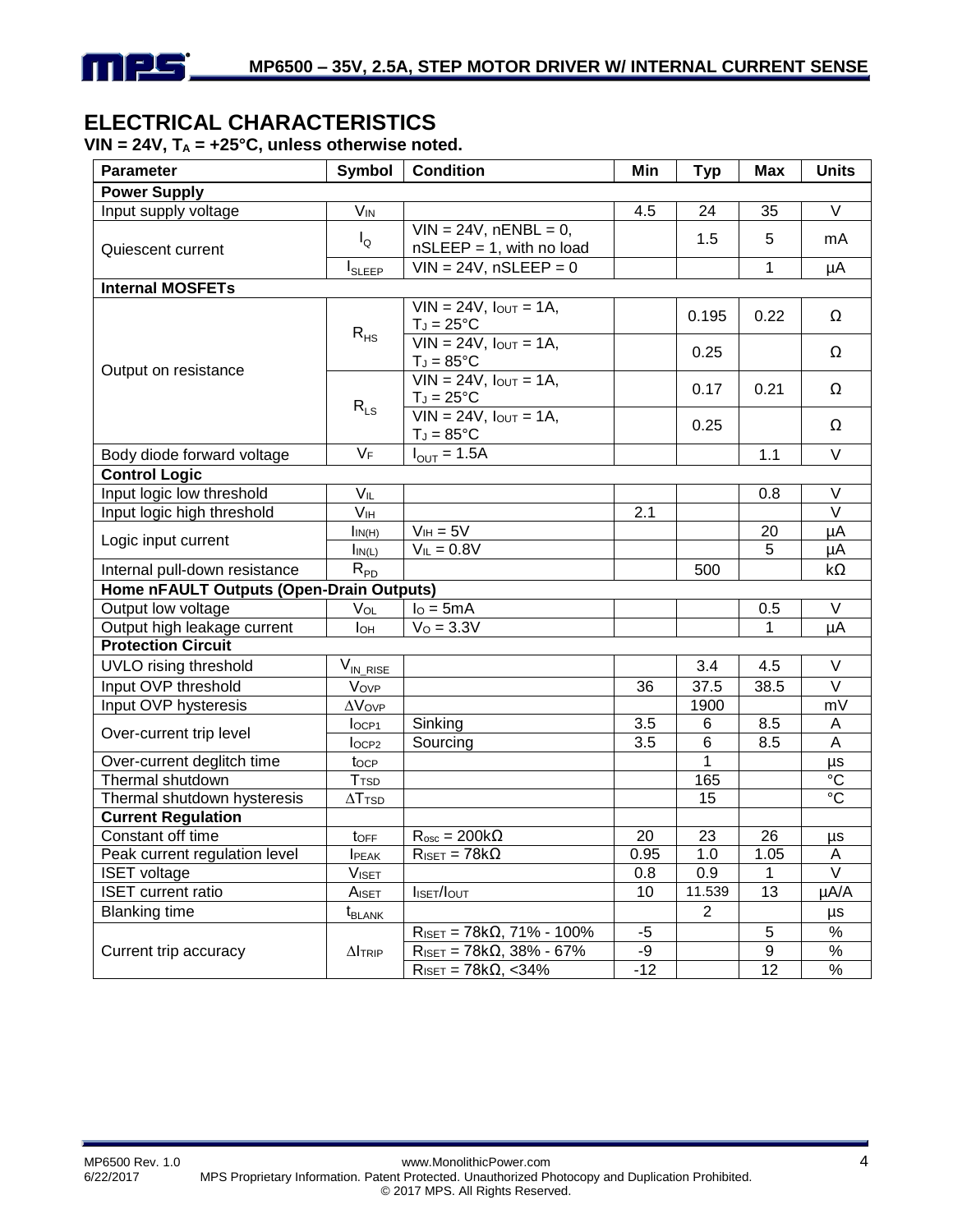

## **TIMING CHARACTERISTICS**

VIN =  $24V$ ,  $T_A$  =  $+25^{\circ}C$ , unless otherwise noted.

| <b>Parameter</b>                            | Symbol | <b>Condition</b> | Min | Typ | Max | Units |
|---------------------------------------------|--------|------------------|-----|-----|-----|-------|
| STEP high time                              | t1     |                  |     |     |     | μs    |
| STEP low time                               | t2     |                  |     |     |     | μs    |
| Setup time MSx, DIR to STEP<br>rising       | t3     |                  | 200 |     |     | ns    |
| Hold time STEP rising to MSx,<br>DIR change | t4     |                  | 200 |     |     | ns    |

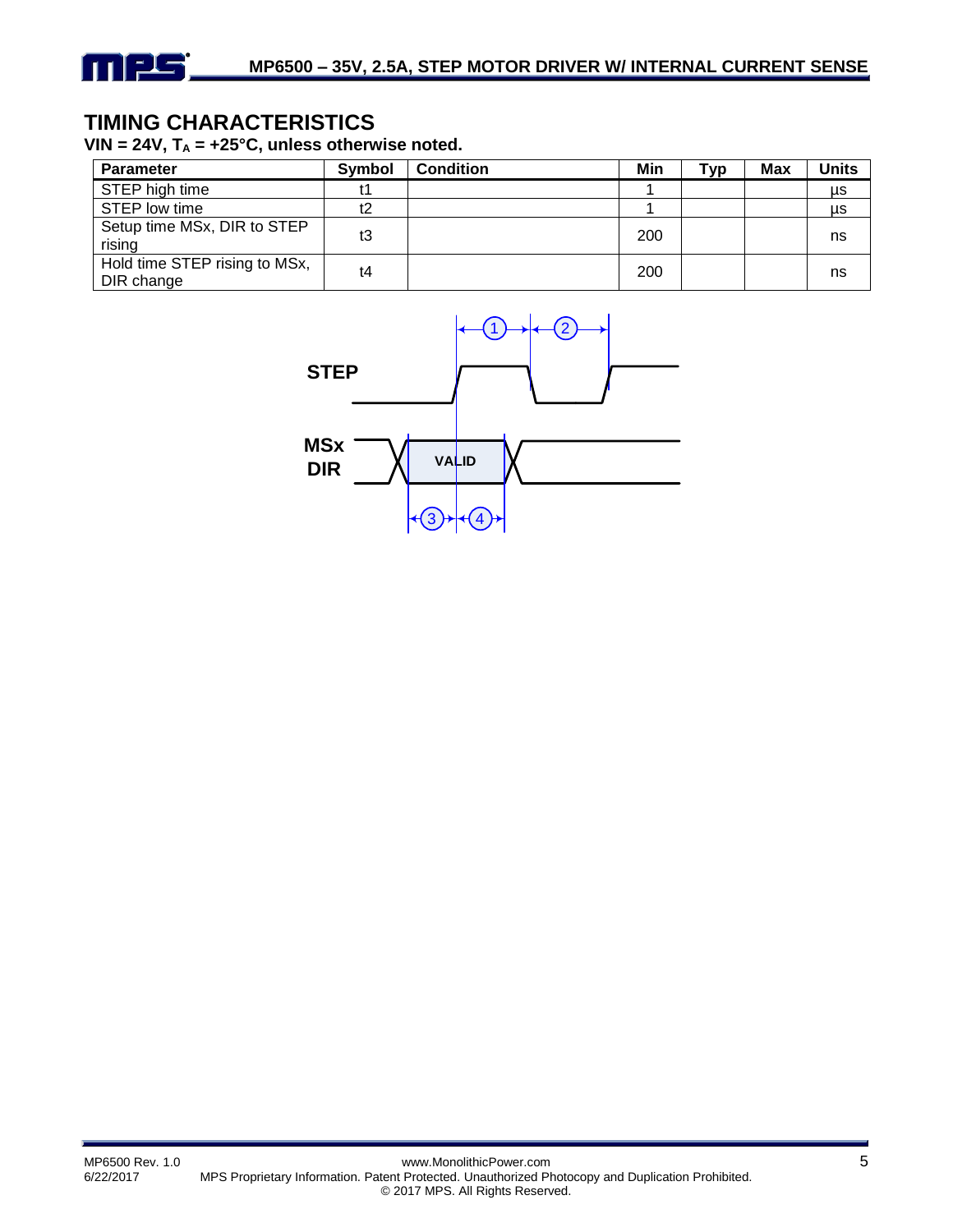## **TYPICAL CHARACTERISTICS**





MP6500 Rev. 1.0 www.MonolithicPower.com 6

6/22/2017 MPS Proprietary Information. Patent Protected. Unauthorized Photocopy and Duplication Prohibited. © 2017 MPS. All Rights Reserved.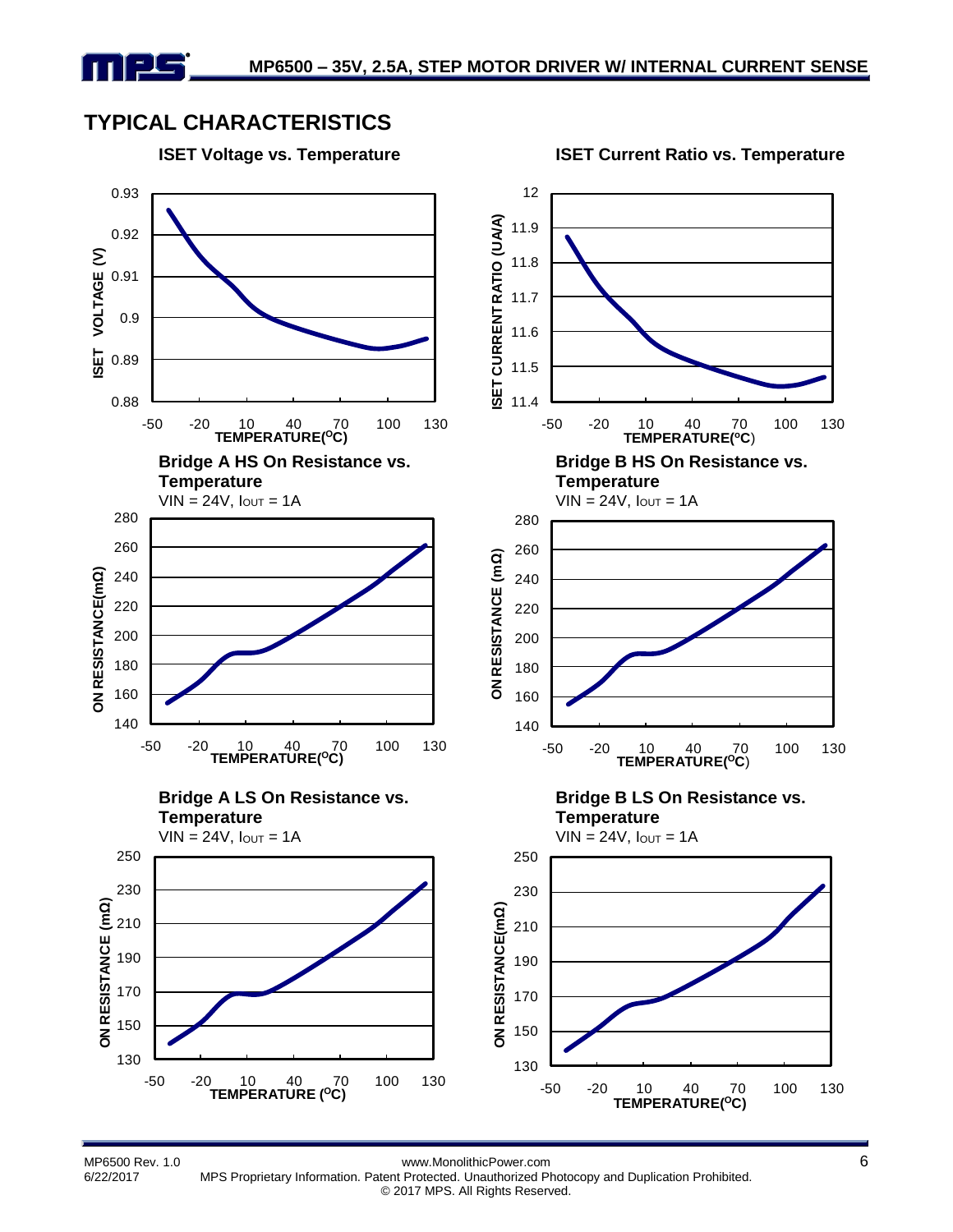## **TYPICAL CHARACTERISTICS** *(continued)*

mpg

**Input OVP Threshold vs. Temperature**

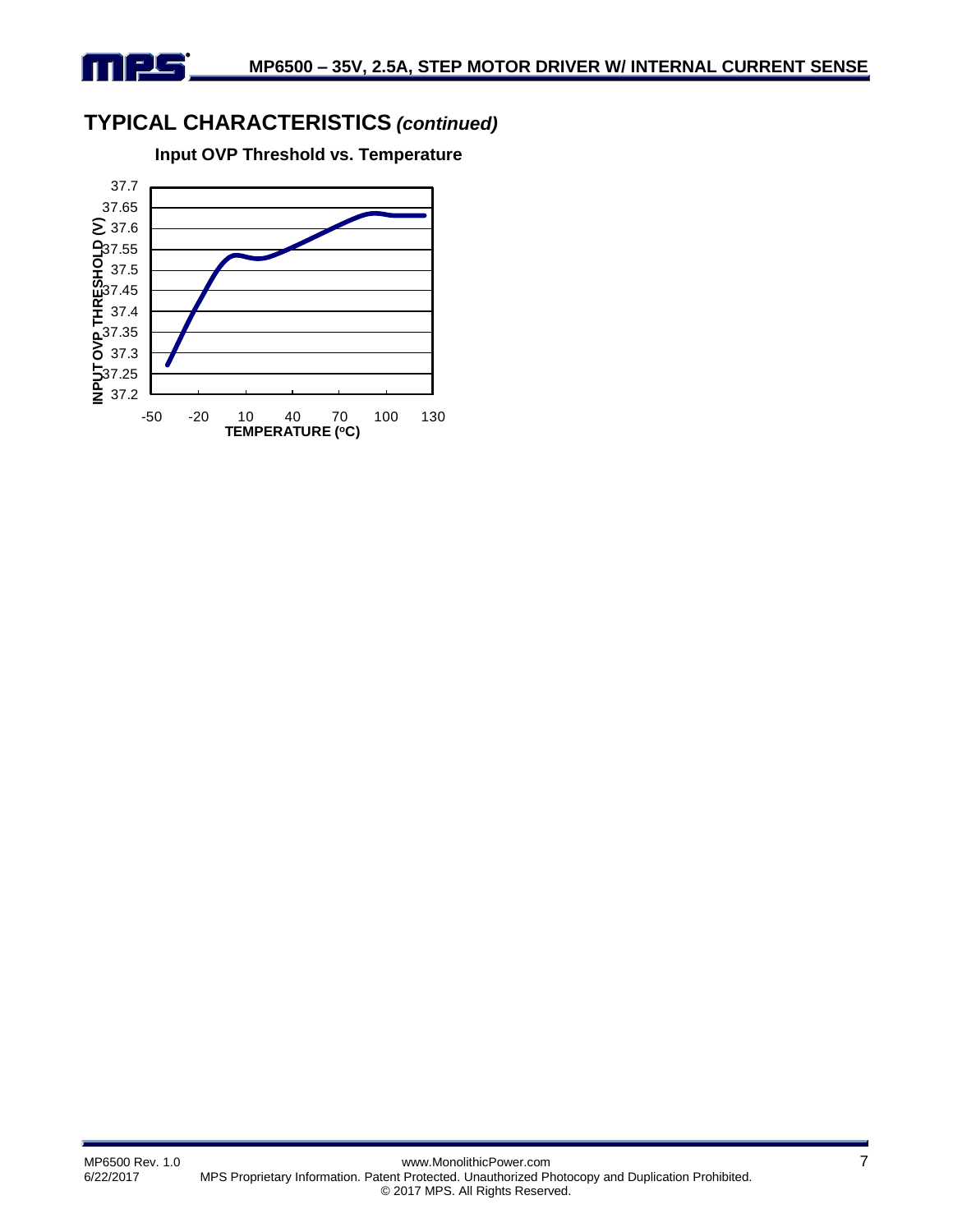## **TYPICAL PERFORMANCE CHARACTERISTICS**

**VIN = 24V, IOUT = 2.5A, FSTEP = 1kHz, T<sup>A</sup> = 25°C, resistor + inductor load: R = 3.3Ω, L = 1.5mH/channel, unless otherwise noted.**



**Steady State, Quarter Step Steady State, Eighth Step**



#### **Steady State, Half Step**









#### **Power Ramp-Up, Half Step**



MP6500 Rev. 1.0 www.MonolithicPower.com 8 6/22/2017 MPS Proprietary Information. Patent Protected. Unauthorized Photocopy and Duplication Prohibited. © 2017 MPS. All Rights Reserved.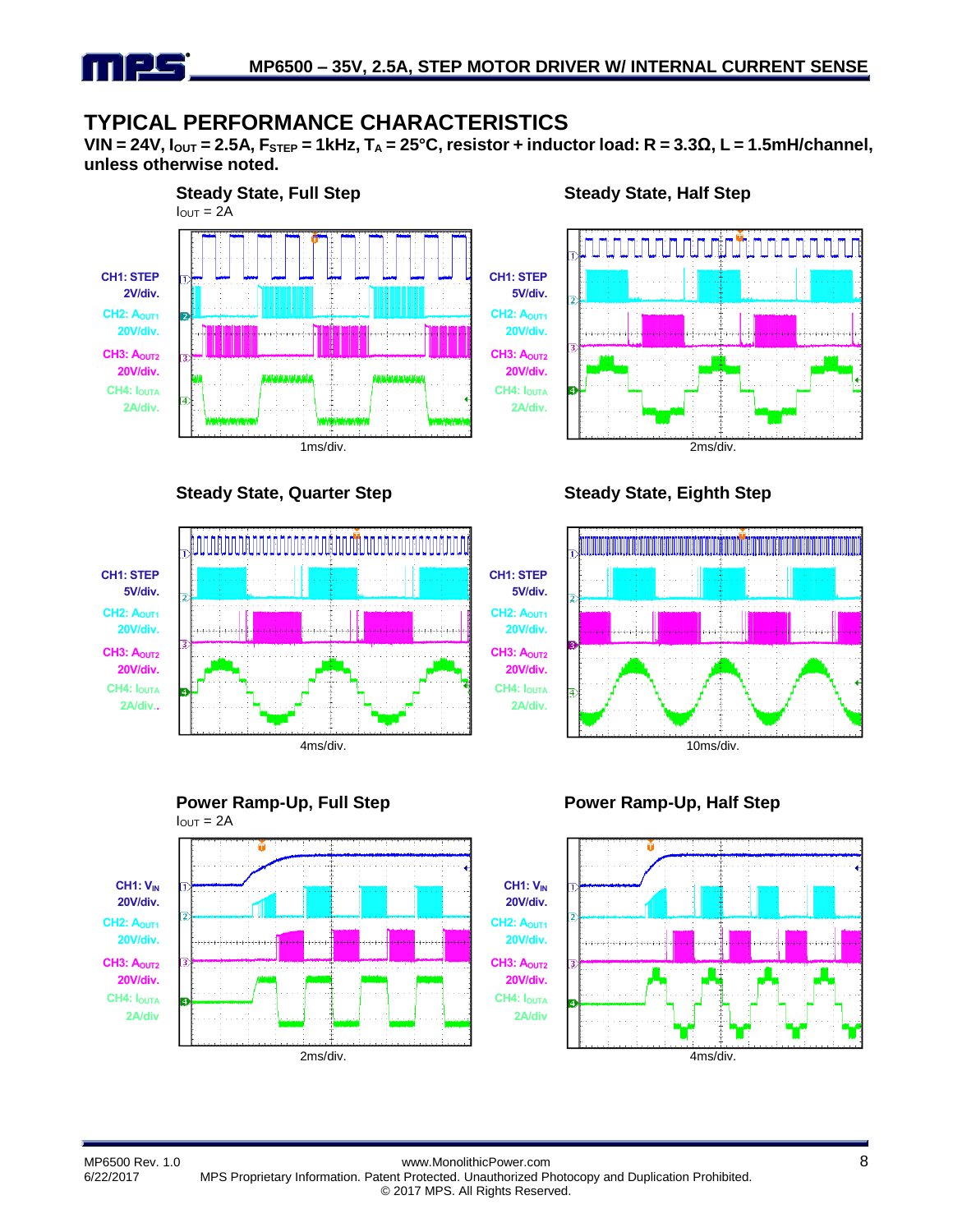## **TYPICAL PERFORMANCE CHARACTERISTICS** *(continued)*

**VIN = 24V, IOUT = 2.5A, FSTEP = 1kHz, T<sup>A</sup> = 25°C, resistor + inductor load: R = 3.3Ω, L = 1.5mH/channel, unless otherwise noted.**



#### **Power Ramp-Up, Quarter Step Power Ramp-Up, Eighth Step**









**Enable, Full Step**

 $I_{\text{OUT}} = 2A$ 

**CH1: nENBL 5V/div. CH2: A**<sub>OUT1</sub> **20V/div. CH3: A**<sub>OUT2</sub> **20V/div. CH4: IOUTA 2A/div**



#### **Enable, Quarter Step Enable, Eighth Step**

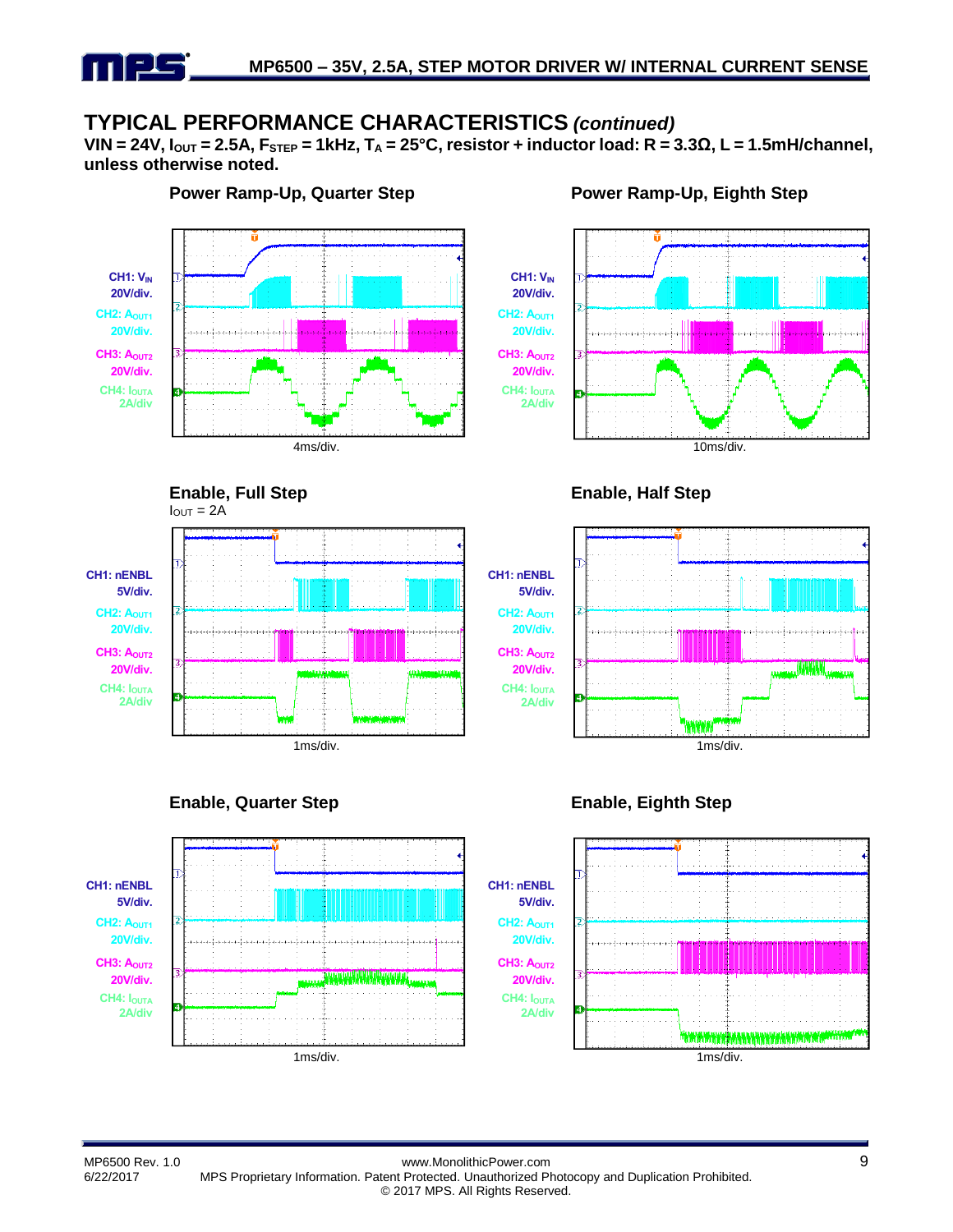

## **PIN FUNCTIONS**

| Pin#<br>QFN             | Pin#<br><b>TSSOP</b>    | <b>Name</b>       | <b>Description</b>                                                                                                                                                                                                              |
|-------------------------|-------------------------|-------------------|---------------------------------------------------------------------------------------------------------------------------------------------------------------------------------------------------------------------------------|
| $\mathbf{1}$            | 11                      | <b>DIR</b>        | Direction input. DIR has an internal pull-down resistor.                                                                                                                                                                        |
| 2                       | 12                      | <b>nFAULT</b>     | Fault indication. nFAULT is an open-drain output. Drive nFAULT to logic low<br>when in a fault condition (OCP, OTP, OVP).                                                                                                       |
| 3                       | 13                      | <b>ISET</b>       | Current set programming. A resistor from ISET to ground sets the current<br>through the motor.                                                                                                                                  |
| 4                       | 14                      | <b>AGND</b>       | Analog ground.                                                                                                                                                                                                                  |
| 5                       | 15                      | <b>ROSC</b>       | Constant off-time programming. A resistor from ROSC to ground sets the<br>PWM off time.                                                                                                                                         |
| 6                       | 16                      | MS <sub>2</sub>   | Mode selection. MS1 and MS2 set the step mode (full, 1/2, 1/4, or 1/8 step).                                                                                                                                                    |
| $\overline{7}$          | 18                      | MS1               | MS1 and MS2 have an internal pull-down resistor.                                                                                                                                                                                |
| 8, 12,<br>20, 24,<br>EP | 6, 10,<br>19, 23,<br>EP | <b>GND</b>        | Power ground.                                                                                                                                                                                                                   |
| 9                       | 20                      | BOUT1             | <b>Bridge B output terminal 1.</b>                                                                                                                                                                                              |
| 10, 22                  | 8, 21                   | <b>VIN</b>        | Input supply voltage. Both VIN pins must be connected to the same supply.<br>Decouple VIN to ground with a minimum 100nF ceramic capacitor.                                                                                     |
| 11                      | 22                      | BOUT <sub>2</sub> | <b>Bridge B output terminal 2.</b>                                                                                                                                                                                              |
| 13                      | 24                      | <b>STEP</b>       | Step input. The rising edge sequences the translator and advances the motor<br>by one increment. STEP has an internal pull-down resistor.                                                                                       |
| 14                      | 25                      | <b>VCP</b>        | Charge pump output. VCP requires a 1µF, 16V, ceramic capacitor to VIN.                                                                                                                                                          |
| 15                      | 28                      | CP <sub>2</sub>   | Charge pump capacitor. Connect a 100nF ceramic capacitor rated for the VIN                                                                                                                                                      |
| 16                      | $\mathbf{1}$            | CP <sub>1</sub>   | voltage between these terminals.                                                                                                                                                                                                |
| 17                      | $\overline{2}$          | VG                | Low-side MOSFETs gate drive voltage. VG requires a 220nF, 16V, ceramic<br>capacitor to ground.                                                                                                                                  |
|                         | 3, 17,<br>26, 27        | <b>NC</b>         | No connection.                                                                                                                                                                                                                  |
| 18                      | 4                       | nENBL             | Enable input. Drive nENBL to logic high to disable the bridge outputs and<br>translator operation. Drive nENBL to logic low to enable the bridge outputs and<br>translator operation. nENBL has an internal pull-down resistor. |
| 19                      | 5                       | nSLEEP            | Sleep mode input. Drive nSLEEP to logic high to enable normal operation.<br>nSLEEP has an internal pull-down resistor.                                                                                                          |
| 21                      | $\overline{7}$          | AOUT2             | <b>Bridge A output terminal 2.</b>                                                                                                                                                                                              |
| $\overline{23}$         | 9                       | AOUT1             | <b>Bridge A output terminal 1.</b>                                                                                                                                                                                              |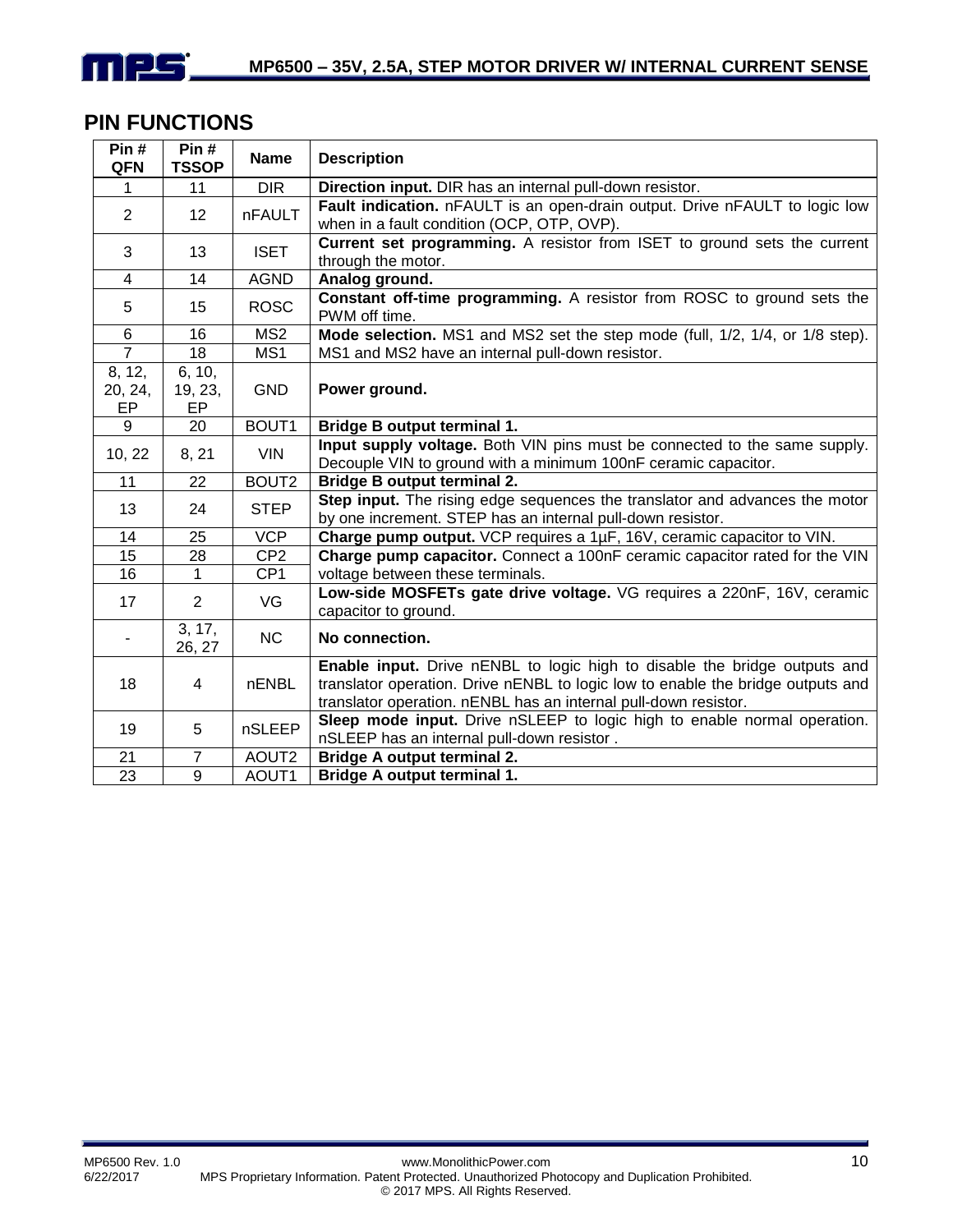

## **BLOCK DIAGRAM**



**Figure 1: Functional Block Diagram**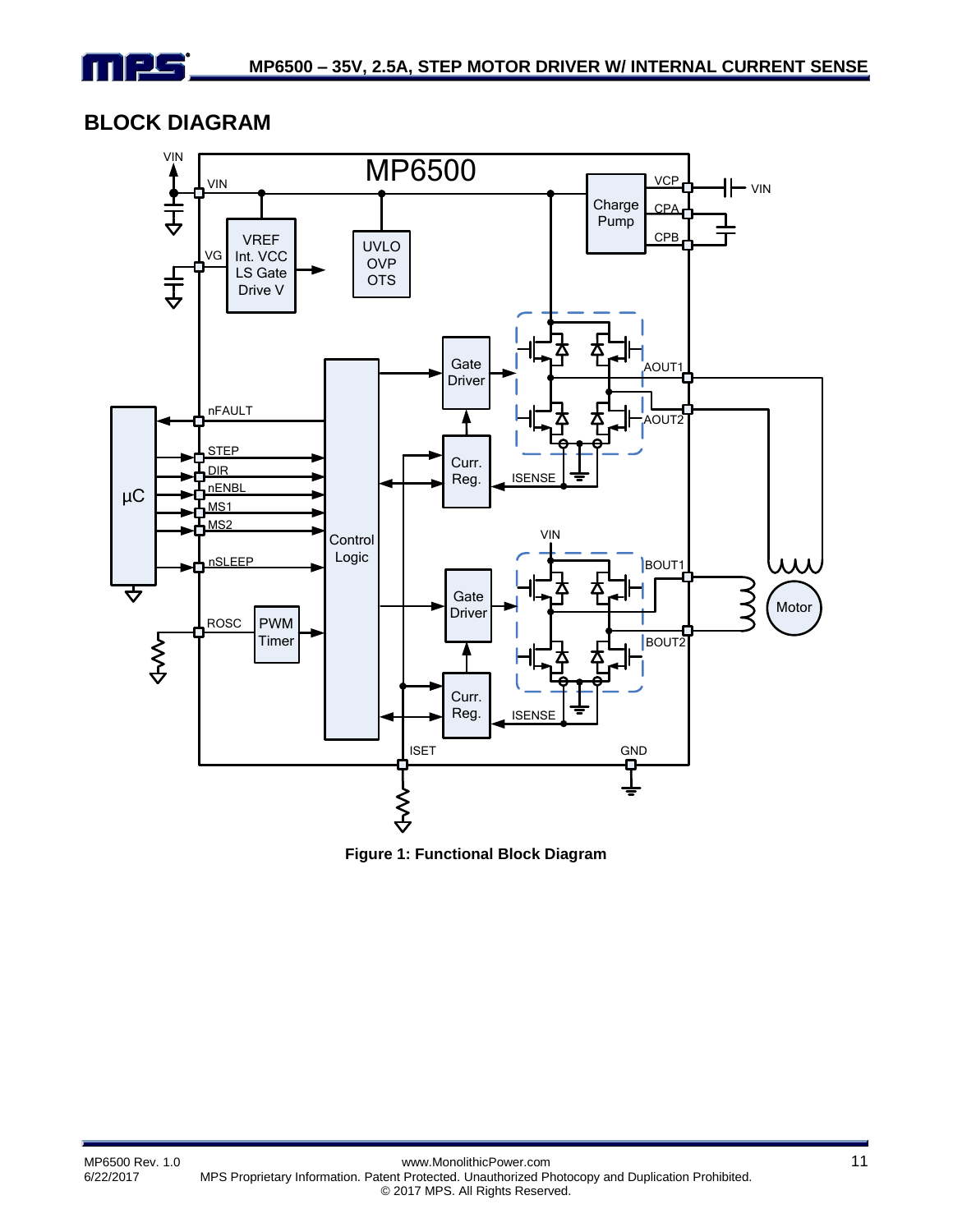

## **OPERATION**

The MP6500 is a bipolar, stepper motor driver that integrates eight N-channel power MOSFETs arranged as two full-bridges with 2.5A of current capability each. The MP6500 operates over a wide 4.5V to 35V supply voltage range.

The MP6500 is designed to operate bipolar stepper motors in full-, half-, quarter-, and eighthstep modes. At each step, the current of each full-bridge is set by the output voltage of a DAC, which is controlled by the output of the translator.

The currents in each of the two outputs are regulated with programmable, constant off-time, pulse-width modulation (PWM) control circuitry. The MP6500 integrates internal current sensing with no external sense resistors required.

#### **Stepping**

The motor moves step-by-step by applying a series of pulses to STEP. A rising edge on the STEP input sequences the translator and advances the motor by one increment. The translator controls the input to the DACs and the direction of current flow in each winding. The amplitude of the increment (step size) is determined by the state of the inputs (MS1 and MS2) (see Table 1).

The state of DIR determines the direction of the rotation of the stepper motor.

The minimum STEP pulse width is 1µs. The logic control inputs MSx and DIR require at least 200ns of set-up time and hold time to the rising edge of the STEP input (see Figure 2).



**Figure 2: STEP Timing Diagram**

#### **Programmable Constant Off-Time Current Control**

The motor current is regulated by a programmable constant off-time PWM current control circuit.

Initially, a diagonal pair of MOSFETs turns on and drives current through the motor winding. The current increases in the motor winding, which is sensed by an internal current sense circuit. During the initial blanking time  $(t_{BLANK})$ , the high-side MOSFET (HS-FET) always turns on in spite of current limit detection.

When the current reaches the current trip threshold, the internal current comparator either shuts off the HS-FET so the winding inductance current freewheels through the two low-side MOSFETs (LS-FET) (slow decay) or turns on another diagonal pair of MOSFETs so the current flows back to the input (fast decay). The current continues decreasing for the constant off-time duration unless a zero current level is detected. Afterward, the HS-FET is enabled to increase the winding current again. The cycle then repeats.

The constant off-time  $(t_{off})$  is determined by the selection of an external resistor  $(R<sub>osc</sub>)$ , which can be approximated with Equation (1):

$$
t_{\text{OFF}}(ns) = 115 \times R_{\text{OSC}}(k\Omega)
$$
 (1)

The full-scale (100%) regulation current can be calculated with Equation (2):

$$
I_{\text{Max}} = 78k\Omega/R_{\text{ISET}} \tag{2}
$$

The DAC output reduces the trip current in precise steps. Calculate the trip current with Equation (3):

$$
I_{\text{trip}} = \text{Vol}_{\text{trip}} \times I_{\text{Max}} \tag{3}
$$

See Table 2 for  $\%$ I<sub>Trip</sub> at each step.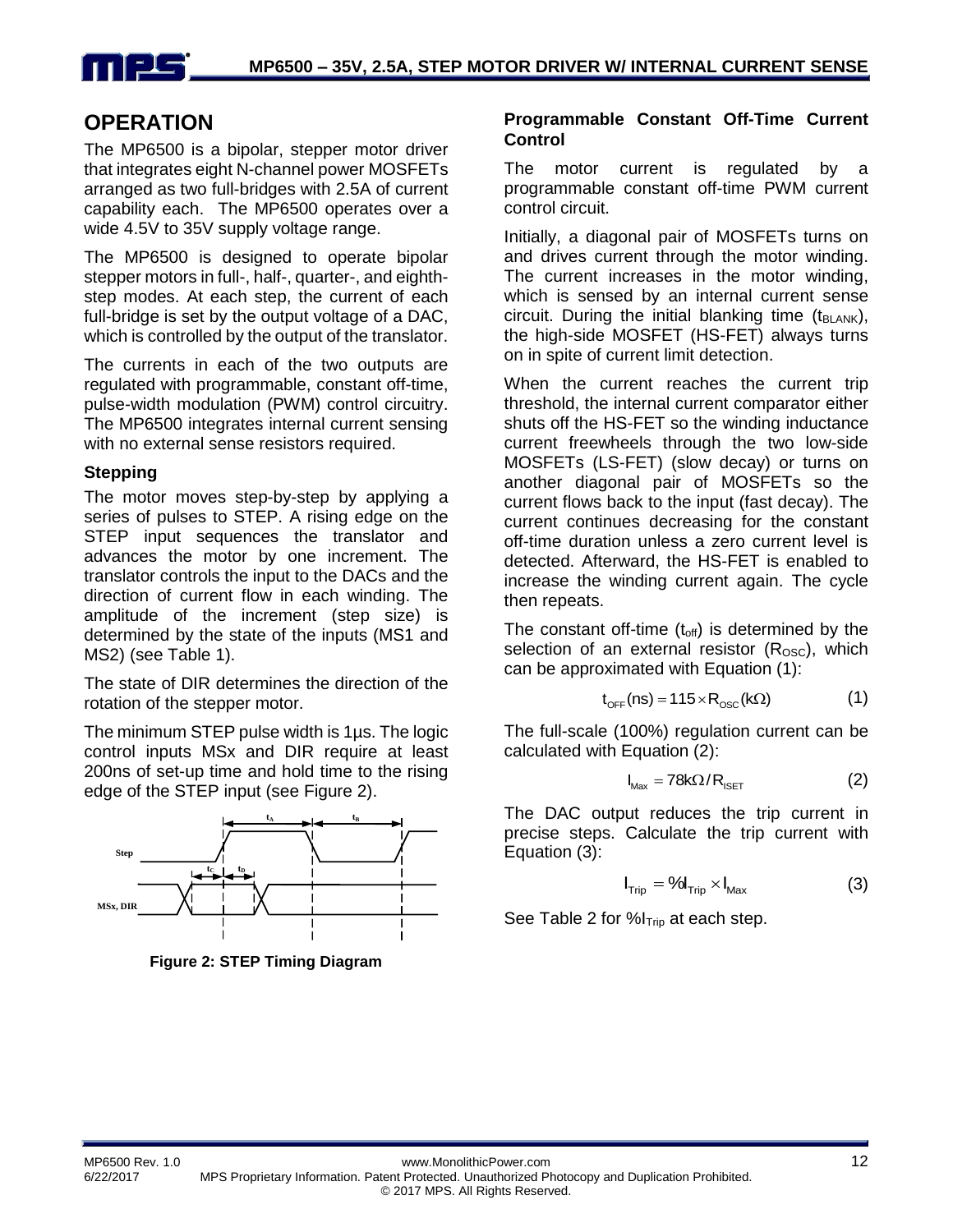

#### **Blanking Time**

There is usually a current spike during the switching transition due to the body diode's reverse-recovery current and the distributed winding capacitance of the motor. This current spike requires filtering to prevent it from erroneously shutting down the HS-FET.

After the PWM cycle begins, the output of the current sense comparator is ignored for the fixed blanking time. This blanking time results in a minimum on time for the PWM cycle.

#### **Automatic Decay Mode**

The MP6500 uses a fully automatic decay mode to provide accurate current regulation.

Initially, slow decay is used. At the end of the fixed off time, if the current is above the  $I_{TRIP}$ threshold, then fast decay mode is initiated by reversing the state of the H-bridge outputs.

Once the current level during this fast decay period drops below the  $I_{TRIP}$  threshold, slow decay is again engaged for another fixed off time. After the completion of this second fixed off time, a new PWM cycle begins.

Figure 3 below shows the automatic decay mode operation during a current reduction as a result of a step input.



#### 3: Slow Decay During  $t_{\text{OFF}}$  unless  $I_0$ t<sub>OFF</sub> t<sub>OFF</sub> t<sub>OFF</sub> t<sub>OFF</sub> t<sub>OFF</sub> t<sub>OFF</sub> t<sub>OFF</sub><br>Iow Decay During t<sub>OFF</sub> unless l<sub>OUT</sub><br>I<sub>TRIP</sub> at end of t<sub>OFF</sub> **Figure 3: Slow Decay During t<sub>OFF</sub> unless**  $I_{\text{OUT}}$  **> ITRIP** at end of toff

In some cases, specifically high voltage and low inductance or the regulation of very small currents, the minimum on time of the PWM cycle (set by the blanking time described above) can cause the current to rise very quickly. In this case, both slow and fast decay are used (see Figure 4).



 $\frac{1}{\sqrt{2}}$ tore tore tore tore tore to<br>rent Regulation of Low Cu<br>Inductance **Figure 4: Current Regulation of Low Current/Low Inductance**

#### **Microstep Selection (MS1, MS2)**

The step mode is selected by applying logic high and low voltages to the MS1 and MS2 (see Table 1). The MP6500 supports full-, half-, quarter-, and eighth-step modes for progressively finer step resolution and control.

**Table 1: Stepping Format**

| MS <sub>2</sub> | MS1<br><b>STEP Mode</b> |              |
|-----------------|-------------------------|--------------|
|                 |                         | Full step    |
|                 |                         | Half step    |
|                 |                         | Quarter step |
|                 |                         | Eighth step  |

Full-step mode has four states with each motor winding driven with either 70.7% of the maximum positive current or 70.7% of the maximum negative current. This provides four steps per electrical rotation. Half-step mode creates eight steps per electrical rotation. Quarter- and eighthstep modes provide 16 and 32 steps per rotation respectively.

Table 2 and Figure 5 show the relative current level sequence for different settings of MSx.

The MSx pins have internal pull-down resistors.

#### **SLEEP, nENBL Operation**

Driving nSLEEP low puts the device into a lowpower sleep state. In this state, the gate drive charge pump is stopped, and all the internal circuits and H-bridge outputs are disabled. All inputs are ignored when nSLEEP is active low.

When waking up from sleep mode, approximately 1ms of time must pass before a STEP command can be issued to allow the internal circuitry to stabilize. nSLEEP has an internal pull-down resistor.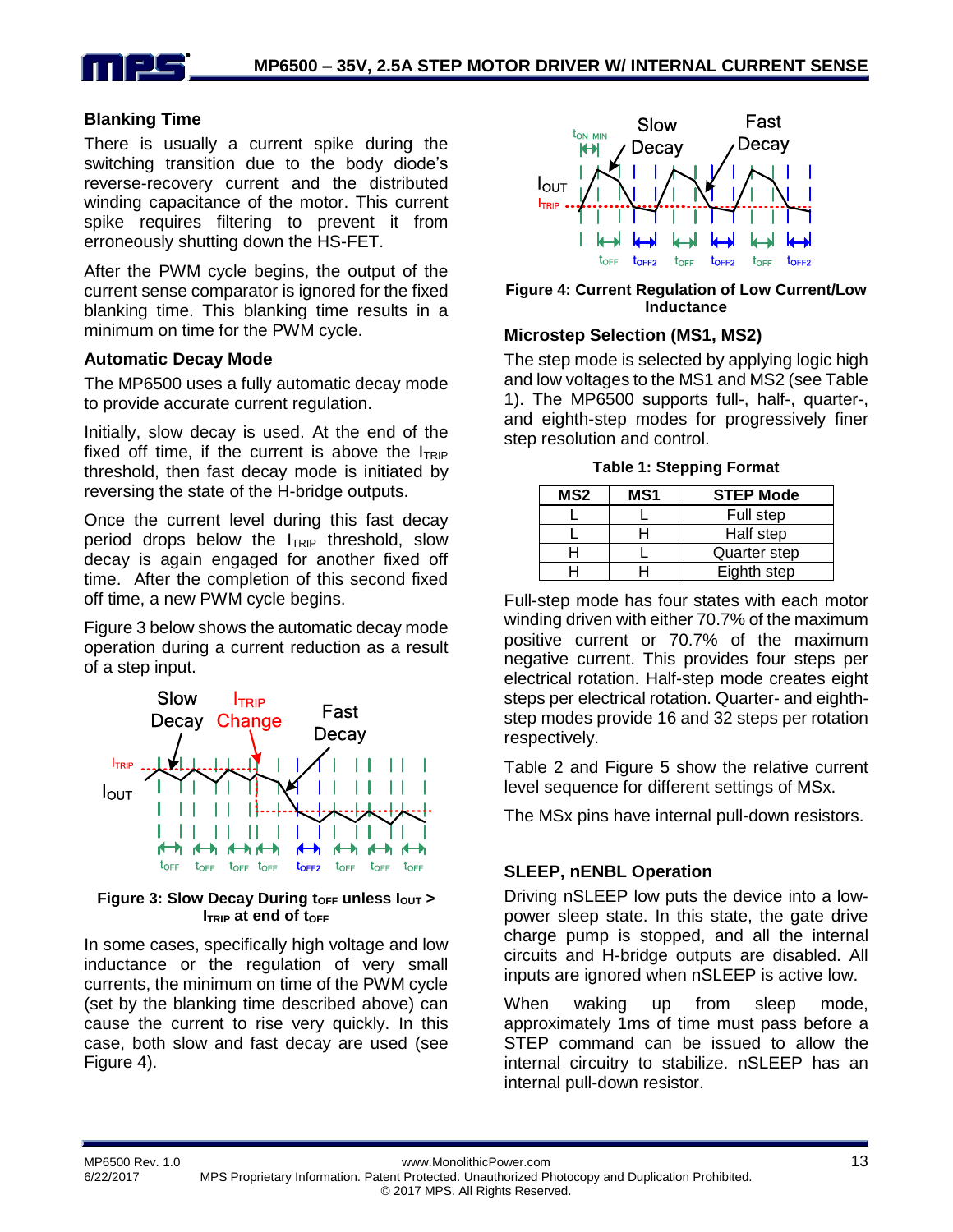

The nENBL pin is used to control the output drivers. When nENBL is low, the output H-bridge outputs are enabled, and the rising edges on STEP are recognized. When nENBL is high, the H-bridge outputs are disabled, and the STEP input is ignored. nENBL has an internal pulldown resistor.

#### **Fault Reporting**

The MP6500 provides an nFAULT pin, which reports if a fault condition (such as OCP, OTP, or OVP) occurs. nFAULT is an open-drain output and is driven low when a fault condition occurs. If the fault condition is removed, nFAULT is pulled high by an external pull-up resistor.

#### **Over-Current Protection (OCP)**

Over-current protection (OCP) circuitry limits the current through the MOSFETs by disabling the gate driver. If the over-current limit threshold is exceeded for longer than the over-current deglitch time, all MOSFETs in the H-bridge are disabled, and nFAULT is driven low. The driver remains disabled for 2.4ms typically, at which time it is re-enabled automatically.

Over-current conditions on both high- and lowside devices (i.e.: a short to ground, supply, or across the motor winding) result in an overcurrent shutdown. Note that OCP does not use the current sense circuitry used for PWM current control.

#### **Over-Voltage Protection (OVP)**

If the input voltage on VIN is higher than the over-voltage protection (OVP) threshold, the Hbridge output is disabled, and nFAULT is driven low. This protection is released when VIN drops below 36V.

#### **Input Under-Voltage Lockout (UVLO) Protection**

If at any time the voltage on VIN falls below the under-voltage lockout (UVLO) threshold voltage, all circuitry in the device is disabled, and the internal logic is reset. Operation resumes when VIN rises above the UVLO threshold.

#### **Thermal Shutdown**

If the die temperature exceeds safe limits, all MOSFETs in the H-bridge are disabled, and nFAULT is driven low. Once the die temperature has fallen to a safe level, operation resumes automatically.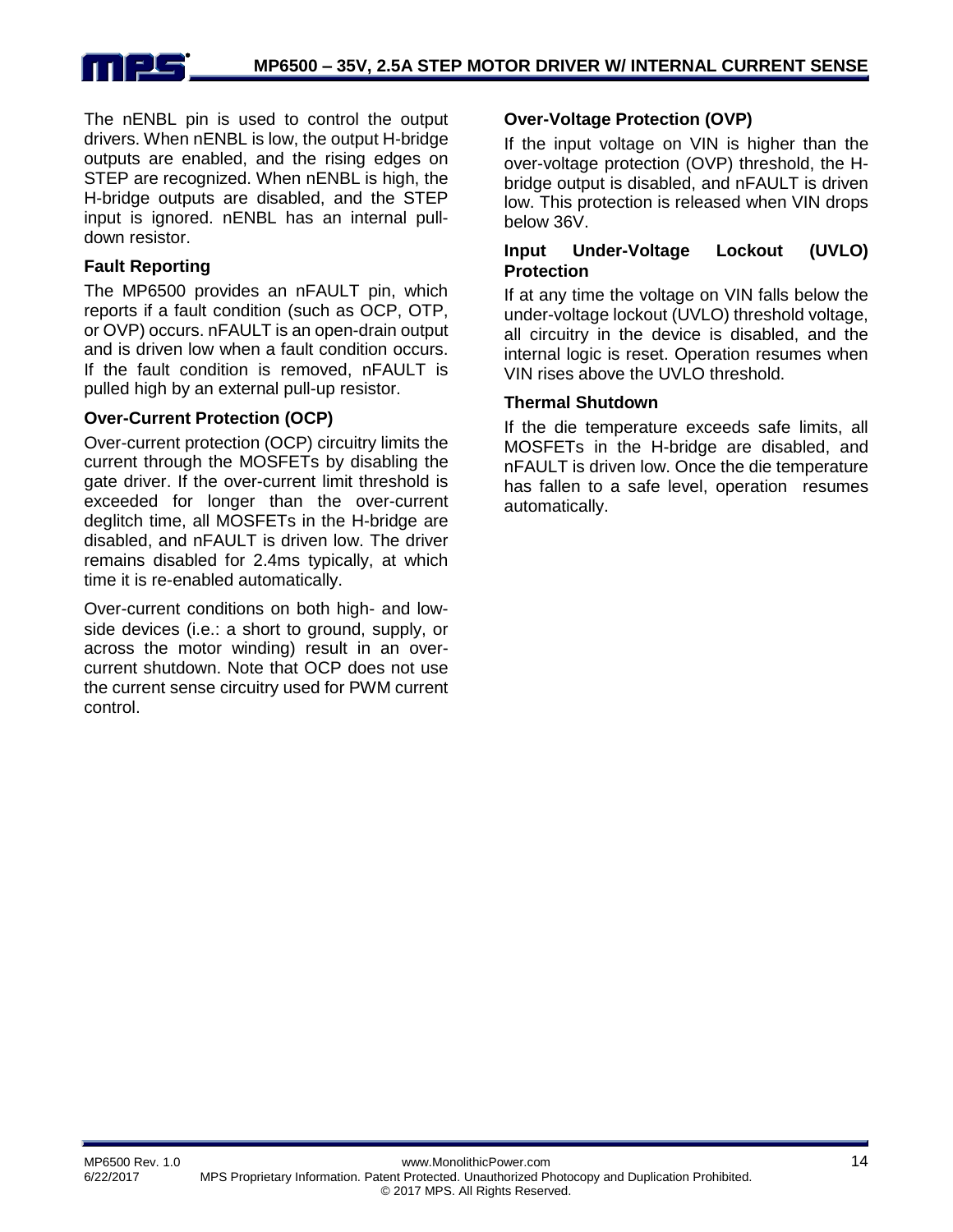

## **MICROSTEPPING**

| <b>Eighth Step</b><br># | <b>Quarter Step</b><br># | <b>Half Step</b><br># | <b>Full Step</b><br># | <b>Phase A</b><br><b>Current %I<sub>Trip-</sub></b><br>LIMIT (%) | <b>Phase B</b><br><b>Current %ITRIP</b><br>-LIMIT (%) | <b>Step</b><br>Angle (°) |
|-------------------------|--------------------------|-----------------------|-----------------------|------------------------------------------------------------------|-------------------------------------------------------|--------------------------|
| 1                       | $\mathbf{1}$             | 1                     |                       | 100.00                                                           | 0.00                                                  | 0.0                      |
| $\overline{2}$          |                          |                       |                       | 98.08                                                            | 19.51                                                 | 11.3                     |
| $\overline{3}$          | $\overline{2}$           |                       |                       | 92.39                                                            | 38.27                                                 | 22.5                     |
| $\overline{\mathbf{4}}$ |                          |                       |                       | 83.15                                                            | 55.56                                                 | 33.8                     |
| $\overline{5}$          | 3                        | $\overline{2}$        | 1                     | 70.71                                                            | 70.71                                                 | 45.0                     |
| 6                       |                          |                       |                       | 55.56                                                            | 83.15                                                 | 56.3                     |
| $\overline{7}$          | 4                        |                       |                       | 38.27                                                            | 92.39                                                 | 67.5                     |
| 8                       |                          |                       |                       | 19.51                                                            | 98.08                                                 | 78.8                     |
| 9                       | 5                        | 3                     |                       | 0.00                                                             | 100.00                                                | 90.0                     |
| 10                      |                          |                       |                       | $-19.51$                                                         | 98.08                                                 | 101.3                    |
| 11                      | 6                        |                       |                       | $-38.27$                                                         | 92.39                                                 | 112.5                    |
| 12                      |                          |                       |                       | $-55.56$                                                         | 83.15                                                 | 123.8                    |
| 13                      | $\overline{7}$           | 4                     | $\overline{2}$        | $-70.71$                                                         | 70.71                                                 | 135.0                    |
| 14                      |                          |                       |                       | $-83.15$                                                         | 55.56                                                 | 146.3                    |
| 15                      | 8                        |                       |                       | $-92.39$                                                         | 38.27                                                 | 157.5                    |
| 16                      |                          |                       |                       | $-98.08$                                                         | 19.51                                                 | 168.8                    |
| 17                      | 9                        | 5                     |                       | $-100.00$                                                        | 0.00                                                  | 180.0                    |
| 18                      |                          |                       |                       | $-98.08$                                                         | $-19.51$                                              | 191.3                    |
| 19                      | 10                       |                       |                       | $-92.39$                                                         | $-38.27$                                              | 202.5                    |
| 20                      |                          |                       |                       | $-83.15$                                                         | $-55.56$                                              | 213.8                    |
| $\overline{21}$         | 11                       | $6\phantom{1}6$       | 3                     | $-70.71$                                                         | $-70.71$                                              | 225.0                    |
| 22                      |                          |                       |                       | $-55.56$                                                         | $-83.15$                                              | 236.3                    |
| 23                      | 12                       |                       |                       | $-38.27$                                                         | $-92.39$                                              | 247.5                    |
| 24                      |                          |                       |                       | $-19.51$                                                         | $-98.08$                                              | 258.8                    |
| 25                      | 13                       | $\overline{7}$        |                       | 0.00                                                             | $-100.00$                                             | 270.0                    |
| 26                      |                          |                       |                       | 19.51                                                            | $-98.08$                                              | 281.3                    |
| 27                      | 14                       |                       |                       | 38.27                                                            | $-92.39$                                              | 292.5                    |
| 28                      |                          |                       |                       | 55.56                                                            | $-83.15$                                              | 303.8                    |
| 29                      | 15                       | 8                     | 4                     | 70.71                                                            | $-70.71$                                              | 315.0                    |
| 30                      |                          |                       |                       | 83.15                                                            | $-55.56$                                              | 326.3                    |
| 31                      | 16                       |                       |                       | 92.39                                                            | $-38.27$                                              | 337.5                    |
| 32                      |                          |                       |                       | 98.08                                                            | $-19.51$                                              | 348.8                    |

**Table 2: Relative Current Level Sequence**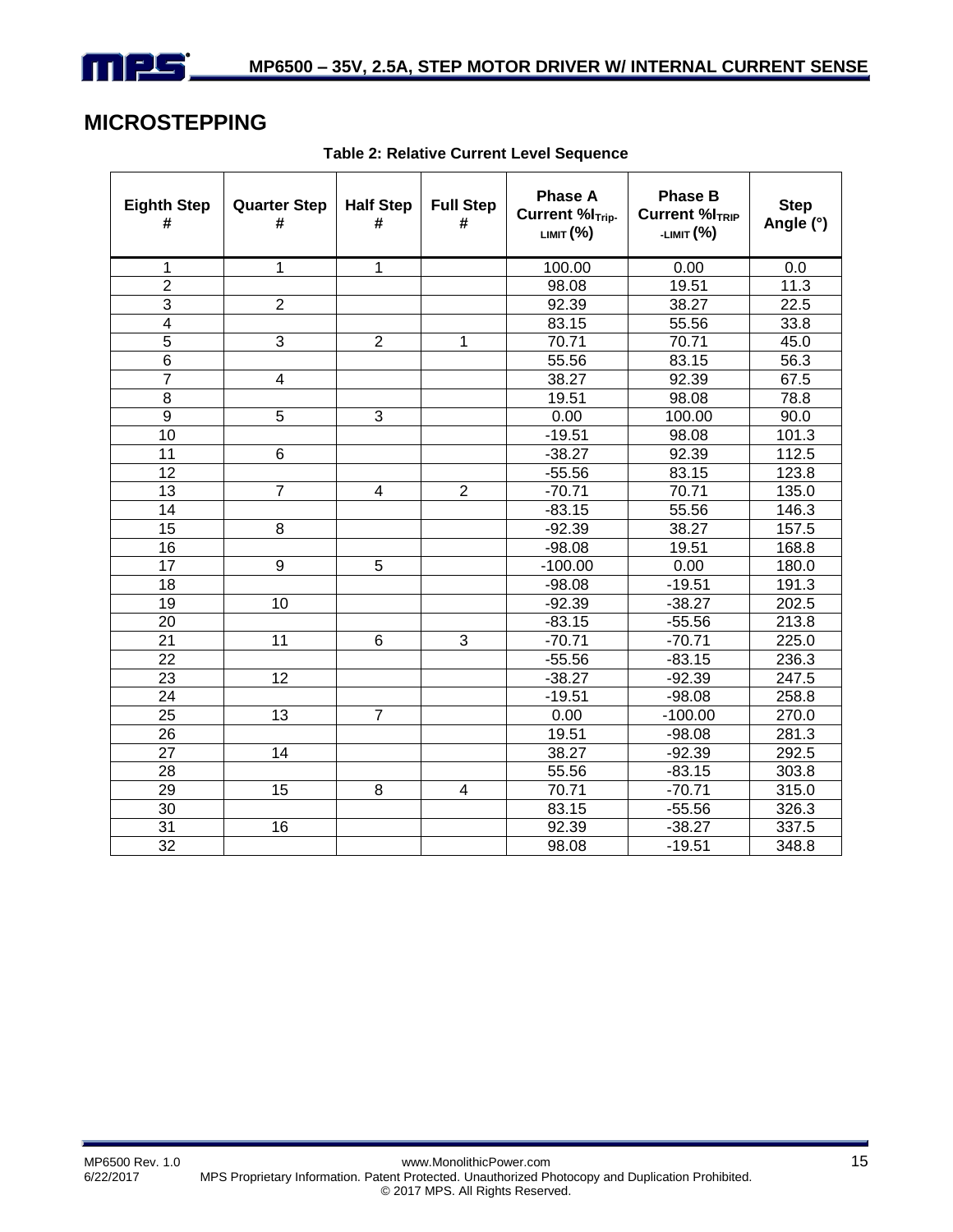



**Figure 5b: Half Step (8 Step Sequences)**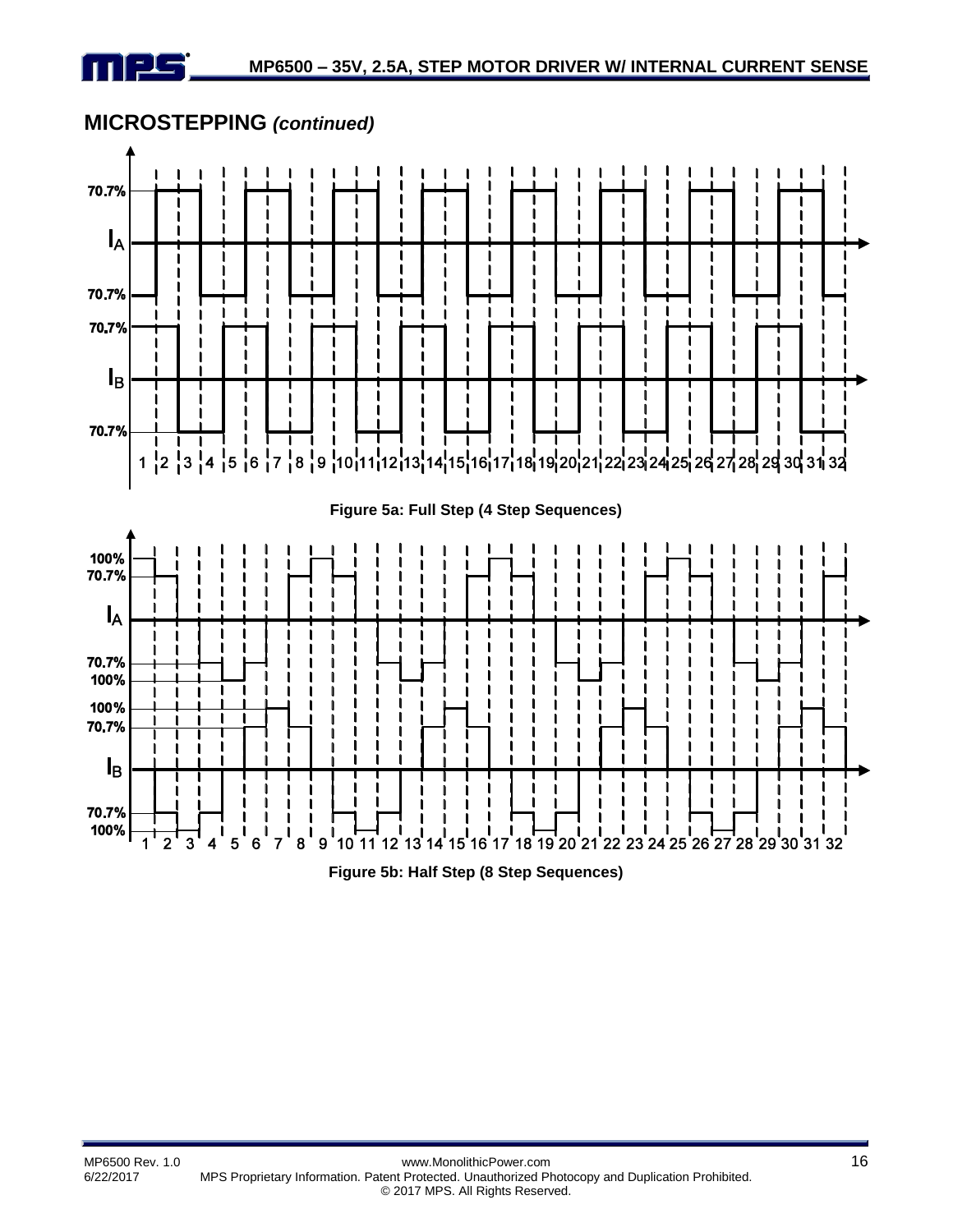





**Figure 5d: Eighth Step (32 Step)**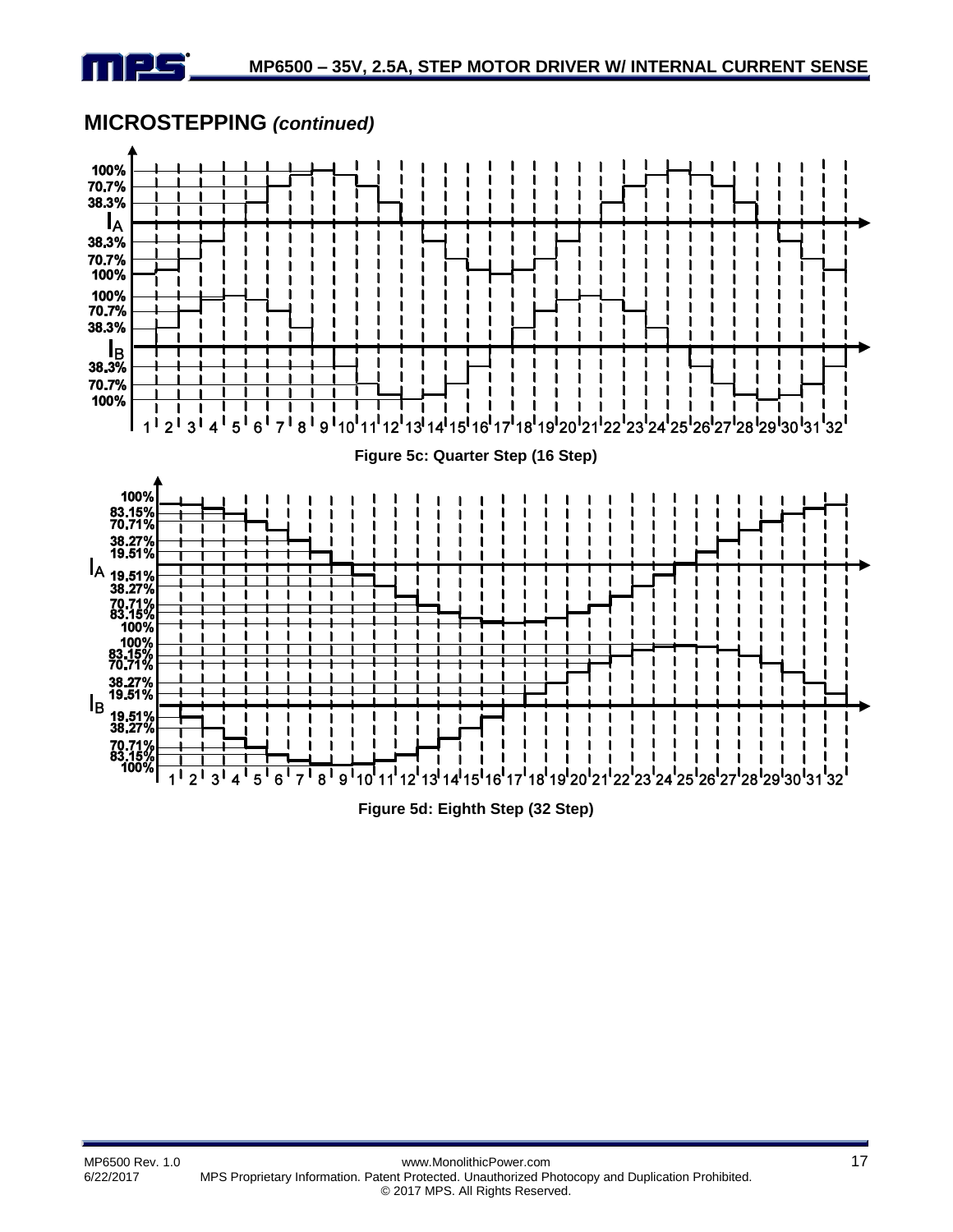

## **PACKAGE INFORMATION**

**QFN-24 (5mmx5mm)**







BOTTOM VIEW



SIDE VIEW



RECOMMENDED LAND PATTERN

NOTE:

1) ALL DIMENSIONS ARE IN MILLIMETERS. 2) EXPOSED PADDLE SIZE DOES NOT INCLUDE MOLD FLASH. 3) LEAD COPLANARITY SHALL BE 0.10 MILLIMETERS MAX. 4) DRAWING CONFIRMS TO JEDEC MO-220. 5) DRAWING IS NOT TO SCALE.